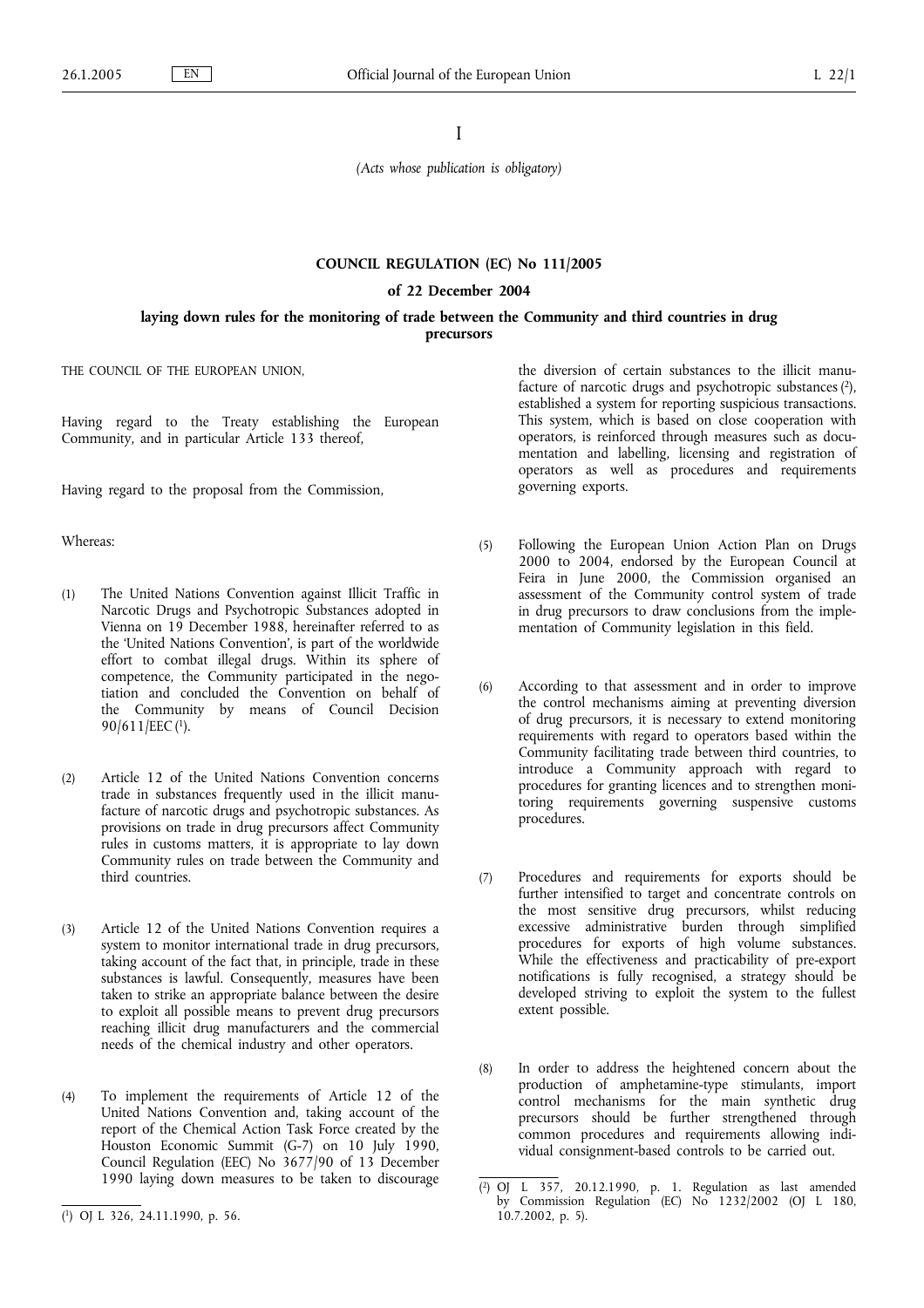- (9) So as to allow operators to fulfil these requirements, provisions governing external trade in drug precursors should, to the extent possible, be aligned with the provisions governing intra-Community trade in drug precursors wholly obtained or produced, or released for free circulation, in the Community.
- (10) Taking account of the requirements of the internal market, and in the interests of this Regulation's effectiveness, uniform application of the provisions should be ensured through adoption of comparable and converging means of action by Member States.
- (11) Mutual assistance between the Member States and between the Member States and the Commission should be reinforced, in particular by recourse to Council Regulation (EC) No 515/97 of 13 March 1997 on mutual assistance between the administrative authorities of the Member States and cooperation between the latter and the Commission to ensure the correct application of the law on customs and agricultural matters (1).
- (12) In accordance with the principle of proportionality, it is necessary and appropriate for the achievement of the basic objective of preventing the diversion of drug precursors for the illicit manufacture of narcotic drugs or psychotropic substances to lay down rules for the thorough monitoring of trade between the Community and third countries of these substances. This Regulation does not go beyond what is necessary in order to achieve the objectives pursued, in accordance with the third paragraph of Article 5 of the Treaty.
- (13) The measures necessary for the implementation of this Regulation should be adopted in accordance with Council Decision 1999/468/EC of 28 June 1999 laying down the procedures for the exercise of implementing powers conferred on the Commission (2).
- (14) Regulation (EEC) No 3677/90 should therefore be repealed.
- (15) This Regulation respects the fundamental rights and observes the principles recognised, in particular, by the Charter of Fundamental Rights of the European Union,

HAS ADOPTED THIS REGULATION:

## CHAPTER I

# **SUBJECT MATTER AND DEFINITIONS**

### *Article 1*

This Regulation lays down rules for the monitoring of trade between the Community and third countries in certain substances frequently used for the illicit manufacture of narcotic drugs and psychotropic substances (hereinafter referred to as drug precursors) for the purpose of preventing the diversion of such substances. It applies to imports, exports and intermediary activities.

This Regulation shall be without prejudice to special rules in other fields pertaining to trade in goods between the Community and third countries.

## *Article 2*

For the purposes of this Regulation the following definitions shall apply:

- (a) 'scheduled substance' means any substance listed in the Annex, including mixtures and natural products containing such substances, but excluding medicinal products as defined by Directive 2001/83/EC of the European Parliament and of the Council (3), pharmaceutical preparations, mixtures, natural products and other preparations containing scheduled substances that are compounded in such a way that such substances cannot be easily used or extracted by readily applicable or economically viable means;
- (b) 'non-scheduled substance' means any substance which, although not listed in the Annex, is identified as having been used for the illicit manufacture of narcotic drugs or psychotropic substances;
- (c) 'import' means any entry of scheduled substances having the status as non-Community goods into the customs territory of the Community, including temporary storage, the placing in a free zone or free warehouse, the placing under a suspensive procedure and the release for free circulation within the meaning of Regulation (EEC) No 2913/92 of 12 October 1992 establishing the Community Customs Code  $(4)$ ;
- (d) 'export' means any departure of scheduled substances from the customs territory of the Community, including the departure of scheduled substances that requires a customs declaration and the departure of scheduled substances after their storage in a free zone of control type I or free warehouse within the meaning of Regulation (EEC) No 2913/92;

<sup>(</sup> 1) OJ L 82, 22.3.1997, p. 1. Regulation as last amended by Regulation (EC) No 807/2003 (OJ L 122, 16.5.2003, p. 36).

<sup>(</sup> 2) OJ L 184, 17.7.1999, p. 23.

<sup>(</sup> 3) OJ L 311, 28.11.2001, p. 67. Directive as last amended by Directive 2004/27/EC of the European Parliament and of the Council (OJ L  $136, 30.4.2004, p. 34$ .

<sup>(</sup> 4) OJ L 302, 19.10.1992, p. 1. Regulation as last amended by the 2003 Act of Accession.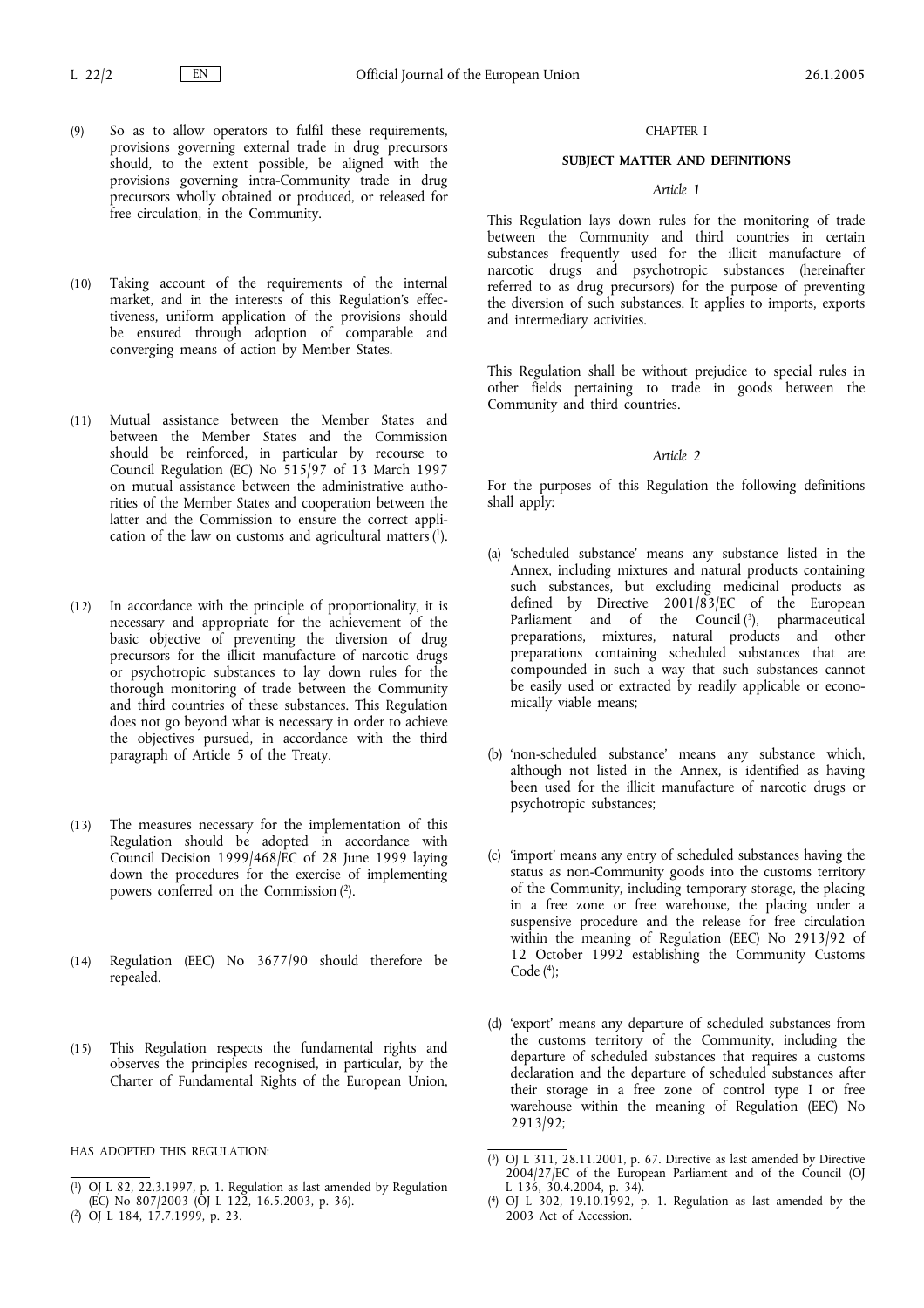- (e) 'intermediary activities' means any activity to arrange purchase and sale or supply of scheduled substances carried out by any natural or legal person who aims to obtain agreement between two parties or to do so through acting on behalf of at least one of these parties without taking these substances into its possession or taking control of the carrying out of such transaction; this definition shall also include any activity carried out by any natural or legal person established in the Community involving purchase and sale or supply of scheduled substances without these substances being introduced into the Community customs territory;
- (f) 'operator' means any natural or legal person engaged in import, export of scheduled substances or intermediary activities relating thereto, including persons pursuing the activity of making customs declarations for clients on a self-employed basis, either as their principal occupation or as a secondary activity related to another occupation;
- (g) 'exporter' means the natural or legal person chiefly responsible for export activities by virtue of the economic and legal relationship to the scheduled substances and to the consignee and, where appropriate, who lodges the customs declaration or on whose behalf the customs declaration is lodged:
- (h) 'importer' means the natural or legal person chiefly responsible for the import activities by virtue of the economic and legal relationship to the scheduled substances and to the consignor and who lodges the customs declaration or on whose behalf the customs declaration is lodged;
- (i) 'ultimate consignee' means any natural or legal person to which the scheduled substances are delivered; this person may be different from the end-user;
- (j) 'committee procedure' means the procedure provided for in Article  $30(\overline{2})$ :
- (k) 'International Narcotics Control Board' means the Board established by the Single Convention on Narcotic Drugs, 1961, as amended by the 1972 Protocol.

### CHAPTER II

# **MONITORING OF TRADE**

# *SECTION 1*

# *Documentation and labelling*

# *Article 3*

All imports, exports or intermediary activities involving scheduled substances shall be documented by the operators by way of customs and commercial documents, such as summary declarations, customs declarations, invoices, cargo manifests, transport and other shipping documents.

Those documents shall contain the following information:

- (a) the name of the scheduled substance as stated in the Annex, or, in the case of a mixture or a natural product, its name and the name of any scheduled substance, as stated in the Annex, contained in the mixture or in the natural product, followed by the term 'DRUG PRECURSORS';
- (b) the quantity and weight of the scheduled substance and, in the case of a mixture or a natural product, the quantity, weight, and, if available, the percentage of any scheduled substance contained therein; and
- (c) the names and addresses of the exporter, the importer, the ultimate consignee and, where applicable, the person involved in the intermediary activities.

# *Article 4*

The documentation referred to in Article 3 shall be kept by the operators for a period of three years from the end of the calendar year in which the operation took place. The documentation shall be organised in such a way, electronically or in paper form, that it is readily available for inspection by the competent authorities upon request. The documentation may be provided via image medium or other data medium, provided that the data, when made readable, match the documentation in appearance and content, are available at all times, can be made readable without delay and can be analysed by automated means.

# *Article 5*

Operators shall ensure that labels are affixed on any packaging containing scheduled substances indicating their name as stated in the Annex, or, in the case of a mixture or a natural product, its name and the name of any scheduled substance, as stated in the Annex, contained in the mixture or in the natural product. Operators may, in addition, affix their customary labels.

# *SECTION 2*

## *Licensing and registration of operators*

# *Article 6*

1. Operators established in the Community, other than customs agents and transporters when acting solely in that capacity, engaged in import, export or intermediary activities involving scheduled substances listed in Category 1 of the Annex, shall hold a licence. The licence shall be issued by the competent authority of the Member State in which the operator is established.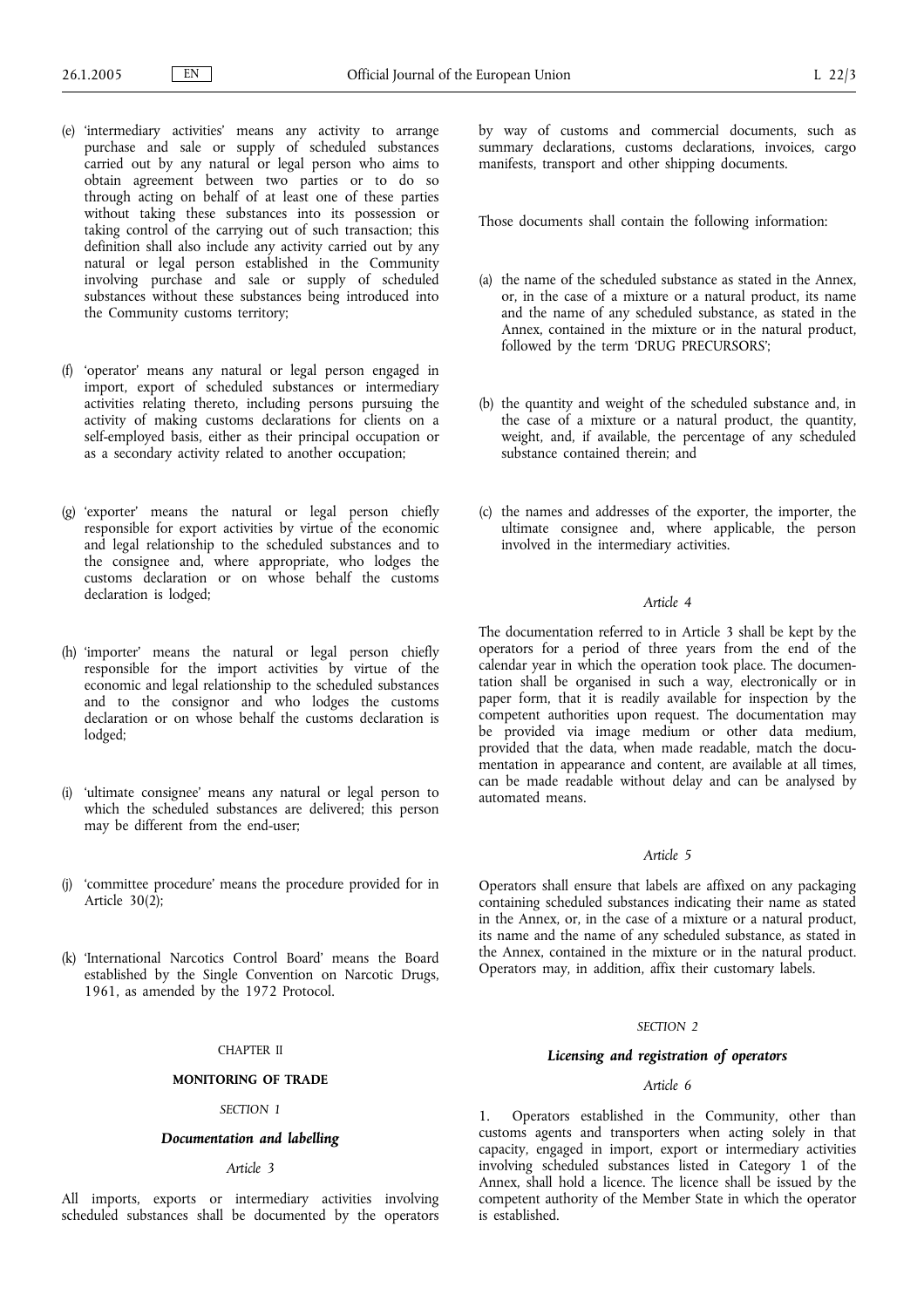In considering whether to grant a licence, the competent authority shall take into account the competence and integrity of the applicant.

The committee procedure shall be used to lay down provisions determining cases where a licence is not required, setting out further conditions for the granting of licences and establishing a model for licences. These provisions shall guarantee a systematic and consistent control and monitoring of operators.

2. The licence may be suspended or revoked by the competent authorities whenever the conditions under which the licence was issued are no longer fulfilled or where there are reasonable grounds for suspecting that there is a risk of diversion of scheduled substances.

# *Article 7*

1. Operators established in the Community, other than customs agents and transporters when acting solely in that capacity, engaged in import, export or intermediary activities involving scheduled substances listed in Category 2 of the Annex, or in the export of scheduled substances listed in Category 3 of the Annex, shall register immediately and update as necessary the addresses of the premises at which they conduct those activities. This obligation shall be carried out with the competent authority in the Member State in which the operator is established.

2. The committee procedure shall be used to establish the conditions for exemption from the controls of certain categories of operators and of operators engaged in the export of small quantities of scheduled substances listed in Category 3. These conditions shall ensure that the risk of diversion of scheduled substances is minimised.

# *Article 8*

1. When the scheduled substances are entered into the customs territory of the Community for unloading or transhipment, for temporary storage, for their storage in a free zone of control type I or a free warehouse, or for their placing under the Community external transit procedure, the licit purposes must be demonstrated by the operator, upon request by the competent authorities.

2. The committee procedure shall be used to establish the criteria to determine how the licit purposes of the transaction may be demonstrated, in order to ensure that all movements of scheduled substances within the Community customs territory can be monitored by the competent authorities and the risk of diversion be minimised.

## *SECTION 3*

## *Provision of information*

# *Article 9*

1. Operators established in the Community shall notify the competent authorities immediately of any circumstances, such as unusual orders and transactions involving scheduled substances, which suggest that such substances intended for

import, export or intermediary activities might be diverted for the illicit manufacture of narcotic drugs or psychotropic substances.

2. Operators shall provide the competent authorities with information in summary form about their export, import or intermediary activities. The committee procedure shall be used to determine the information that is required by the competent authorities in order to allow them to monitor these activities.

# *Article 10*

1. In order to facilitate cooperation between the competent authorities of the Member States, operators established in the Community and the chemical industry, in particular as regards non-scheduled substances, the Commission shall, in consultation with the Member States, draw up and update guidelines.

- 2. These guidelines shall provide, in particular:
- (a) information on how to identify and notify suspect transactions;
- (b) a regularly updated list of non-scheduled substances to enable the industry to monitor on a voluntary basis the trade in such substances.

3. The competent authorities shall ensure that the guidelines are regularly disseminated in accordance with the objectives of these guidelines.

### *SECTION 4*

## *Pre-export notification*

## *Article 11*

All exports of scheduled substances listed in Category 1 of the Annex and exports of scheduled substances listed in Categories 2 and 3 of the Annex to certain countries of destination, shall be preceded by a pre-export notification sent from the competent authorities in the Community to the competent authorities of the country of destination, in accordance with Article 12(10) of the United Nations Convention. The committee procedure shall be used to determine the list of the countries of destination in order to minimise the risk of diversion by ensuring systematic and consistent monitoring of exports of scheduled substances to these countries.

The country of destination shall be allowed a period of 15 working days to reply, at the end of which the export operation may be authorised by the competent authorities of the Member State of export, if no advice from the competent authorities of the country of destination is received indicating that this export operation might be intended for the illicit manufacture of narcotic drugs or psychotropic substances.

2. In the case of the scheduled substances to be notified in accordance with paragraph 1, the competent authorities of the Member State concerned shall, prior to the export of such substances, supply the information specified in Article 13(1) to the competent authorities of the country of destination.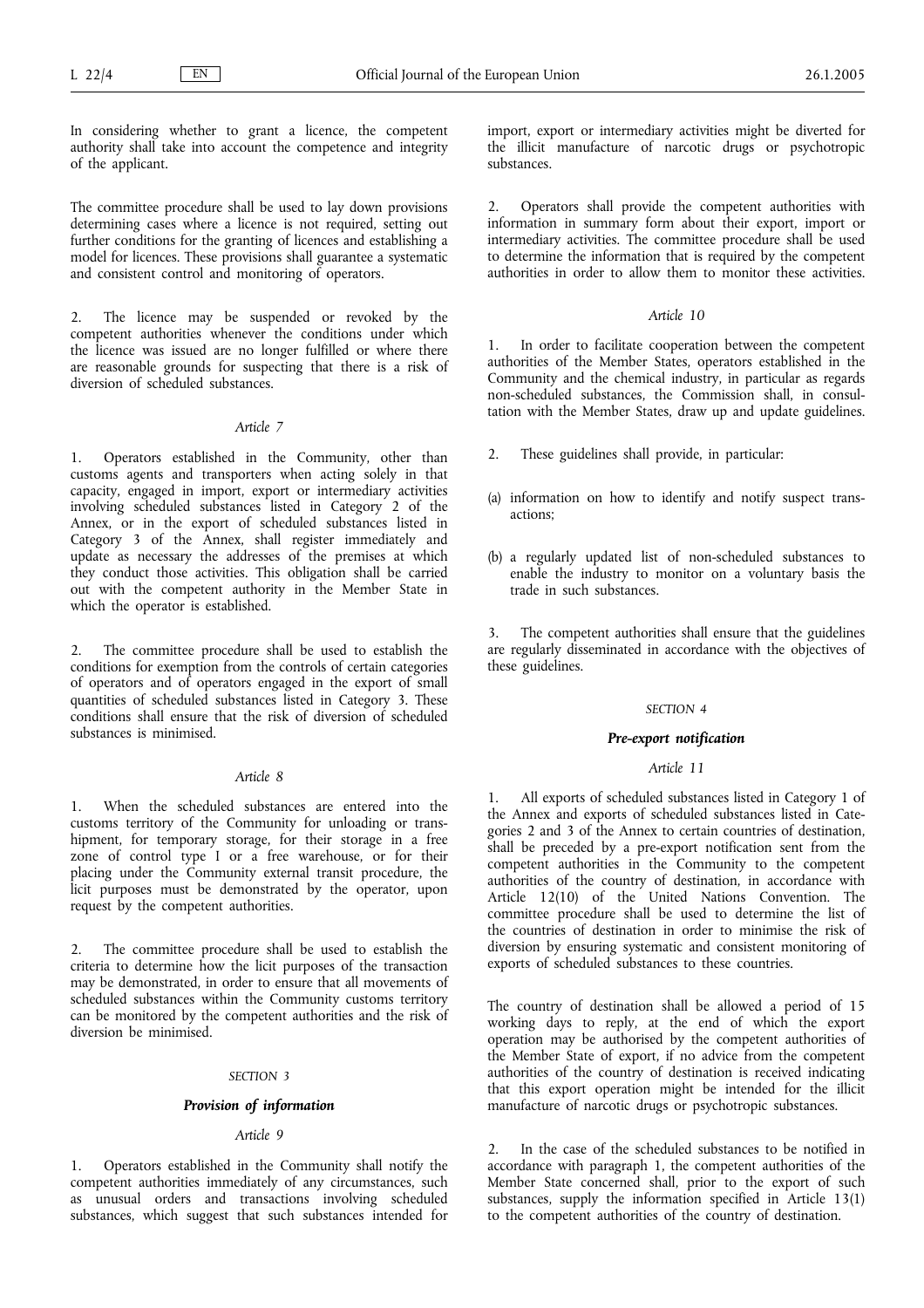The authority supplying such information shall require the authority in the third country receiving the information to keep confidential any trade, business, commercial or professional secret or any trade process referred to therein.

3. Simplified pre-export notification procedures may be applied by the competent authorities where they are satisfied that this will not result in any risk of diversion of scheduled substances. The committee procedure shall be used to determine such procedures and to establish the common criteria to be applied by the competent authorities.

#### *SECTION 5*

## *Export authorisation*

# *Article 12*

1. Exports of scheduled substances that require a customs declaration, including exports of scheduled substances leaving the customs territory from the Community following their storage in a free zone of control type I or free warehouse for a period of at least 10 days, shall be subject to an export authorisation.

Where scheduled substances are re-exported within 10 days from the date of their placing into a suspensive procedure or under a free zone of control type II, an export authorisation shall not be required.

However, exports of scheduled substances listed in Category 3 of the Annex shall only be subject to an export authorisation where pre-export notifications are required, or where these substances are exported to certain countries of destination to be determined in accordance with the committee procedure in order to ensure an appropriate level of control.

2. Export authorisations shall be issued by the competent authorities of the Member State where the exporter is established.

## *Article 13*

1. The application for export authorisations referred to in Article 12 shall contain at least the following:

- (a) the names and addresses of the exporter, the importer in the third country, any other operator involved in the export operation or shipment, and the ultimate consignee;
- (b) the name of the scheduled substance as stated in the Annex or, in the case of a mixture or a natural product, its name and eight-digit CN code and the name of any scheduled substance, as stated in the Annex, contained in the mixture or in the natural product;
- (c) the quantity and weight of the scheduled substance and, in the case of a mixture or a natural product, the quantity, weight, and, if available, the percentage of any scheduled substance contained therein;
- (d) details of the transport arrangements, such as the expected date of dispatch, method of transport, name of the customs office where the customs declaration is to be made and, where available at this stage, identification of the means of transport, itinerary, expected point of exit from Community customs territory and the point of entry into the importing country;
- (e) in the cases referred to in Article 17, a copy of the import authorisation issued by the country of destination; and
- (f) the number of the licence or registration referred to in Articles 6 and 7.

2. A decision on the application for an export authorisation shall be taken within a period of 15 working days from the date on which the competent authority considers the file to be complete.

That period shall be extended if, in the cases referred to in Article 17, the competent authorities are obliged to make further enquiries under the second subparagraph of that Article.

### *Article 14*

1. If the details of the itinerary and means of transport are not provided in the application, the export authorisation shall state that the operator must supply those details to the customs office of exit or other competent authorities at the point of exit from the Community customs territory before the physical departure of the consignment. In such cases the export authorisation shall be annotated accordingly at the time of issue.

Where the export authorisation is presented to a customs office in a Member State other than that of the issuing authority, the exporter shall make available any certified translation of parts or all of the information contained on the authorisation, upon request.

2. The export authorisation shall be presented to the customs office when the customs declaration is made, or in the absence of a customs declaration, at the customs office of exit or other competent authorities at the point of exit from the Community customs territory. The authorisation shall accompany the consignment to the third country of destination.

The customs office of exit or other competent authorities at the point of exit from the Community customs territory shall insert the necessary details referred to in Article  $13(1)(d)$  in the authorisation and affix its stamp thereon.

## *Article 15*

Without prejudice to measures adopted in accordance with Article  $26(3)$ , the granting of the export authorisation shall be refused if:

(a) details supplied in accordance with Article 13(1) are incomplete;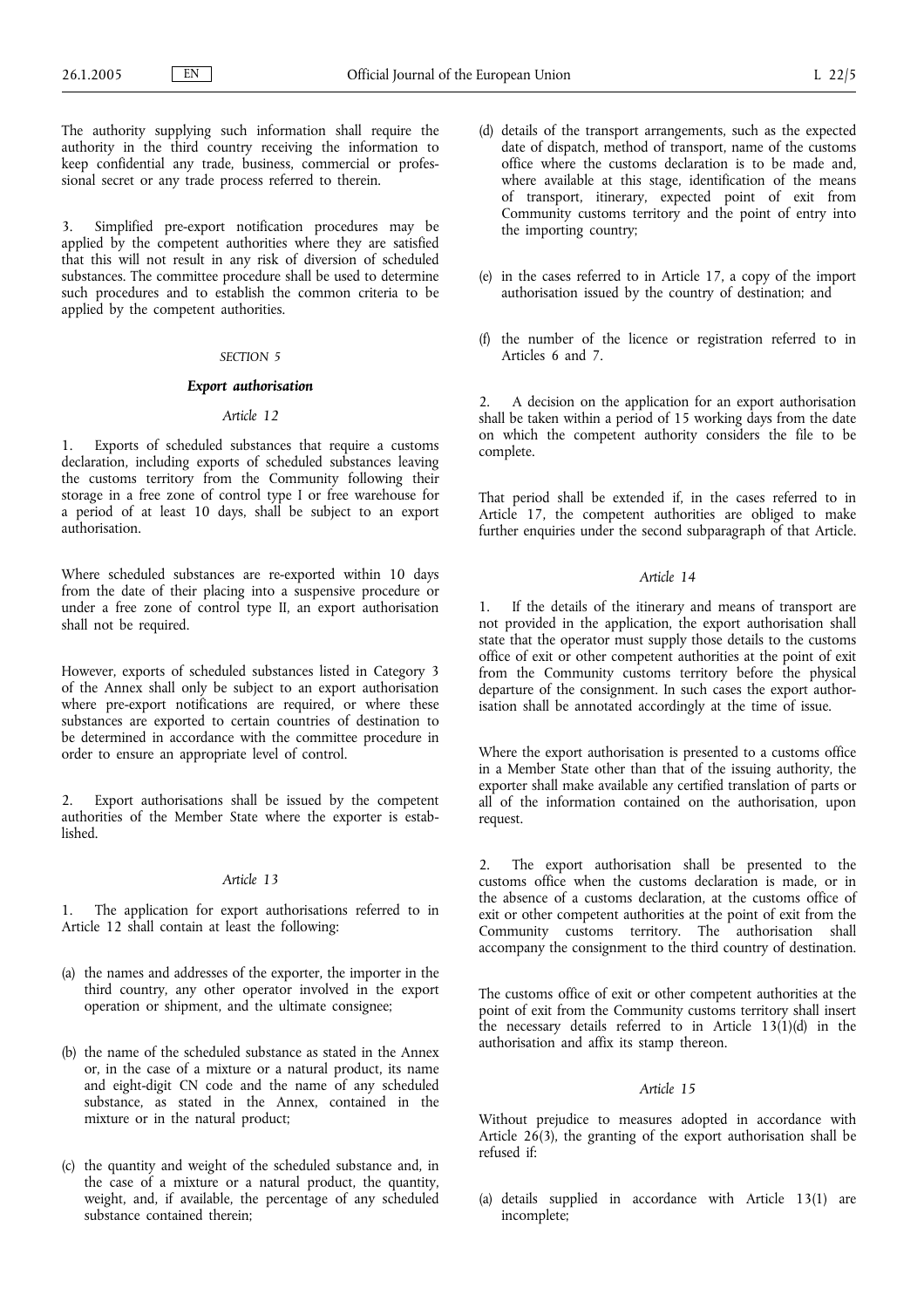- (b) there are reasonable grounds for suspecting that the details supplied in accordance with Article  $13(1)$  are false or incorrect;
- (c) in the cases referred to in Article 17, it is established that the import of the scheduled substances has not been authorised by the competent authorities of the country of destination, or
- (d) there are reasonable grounds for suspecting that the substances in question are intended for the illicit manufacture of narcotic drugs or psychotropic substances.

### *Article 16*

The competent authorities may suspend or revoke an export authorisation whenever there are reasonable grounds for suspecting that the substances are intended for the illicit manufacture of narcotic drugs or psychotropic substances.

# *Article 17*

Whenever, under an agreement between the Community and a third country, exports are not to be authorised unless an import authorisation has been issued by the competent authorities of that third country for the substances in question, the Commission shall communicate to the competent authorities of the Member States the name and address of the competent authority of the third country, together with any operational information obtained from it.

The competent authorities in the Member States shall satisfy themselves as to the authenticity of such import authorisation, if necessary by requesting confirmation from the competent authority of the third country.

## *Article 18*

The period of validity of the export authorisation within which the goods must have left the Community Customs territory shall not exceed six months from the date of issue of the export authorisation. Under exceptional circumstances, the period of validity may be extended, upon request.

# *Article 19*

Simplified procedures to grant an export authorisation may be applied by the competent authorities where they are satisfied that this will not result in any risk of diversion of scheduled substances. The committee procedure shall be used to determine such procedures and to establish the common criteria to be applied by the competent authorities.

#### *SECTION 6*

# *Import authorisation*

## *Article 20*

Imports of scheduled substances listed in Category 1 of the Annex shall be subject to an import authorisation. An import authorisation may only be granted to an operator established in the Community. The import authorisation shall be issued by the competent authorities of the Member State where the importer is established.

However, where the substances referred to in subparagraph 1 are unloaded or transhipped, under temporary storage, stored in a free zone of control type I or free warehouse, or placed into the Community transit procedure, such import authorisation shall not be required.

## *Article 21*

The application for the import authorisations referred to in Article  $20$  shall contain at least the following:

- (a) the names and addresses of the importer, the exporter of the third country, any other operator involved and the ultimate consignee;
- (b) the name of the scheduled substance as stated in the Annex or, in the case of a mixture or a natural product, its name and the eight-digit CN code and the name of any scheduled substance, as stated in the Annex, contained in the mixture or in the natural product;
- (c) the quantity and weight of the scheduled substance and, in the case of a mixture or a natural product, the quantity, weight, and, if available, the percentage of any scheduled substance contained therein;
- (d) if available, details of the transport arrangements, such as methods and means of transport, and date and place of envisaged import activities, and
- (e) the number of the licence or registration referred to in Articles 6 and 7.

2. A decision on the application for an import authorisation shall be taken within a period of 15 working days from the date on which the competent authority considers the file to be complete.

## *Article 22*

The import authorisation shall accompany the consignment from the point of entry into the Community customs territory to the premises of the importer or ultimate consignee.

The import authorisation shall be presented to the customs office when the scheduled substances are declared for a customs procedure.

Where the import authorisation is presented to a customs office in a Member State other than that of the issuing authority, the importer shall make available any certified translation of parts or all information contained on the authorisation, upon request.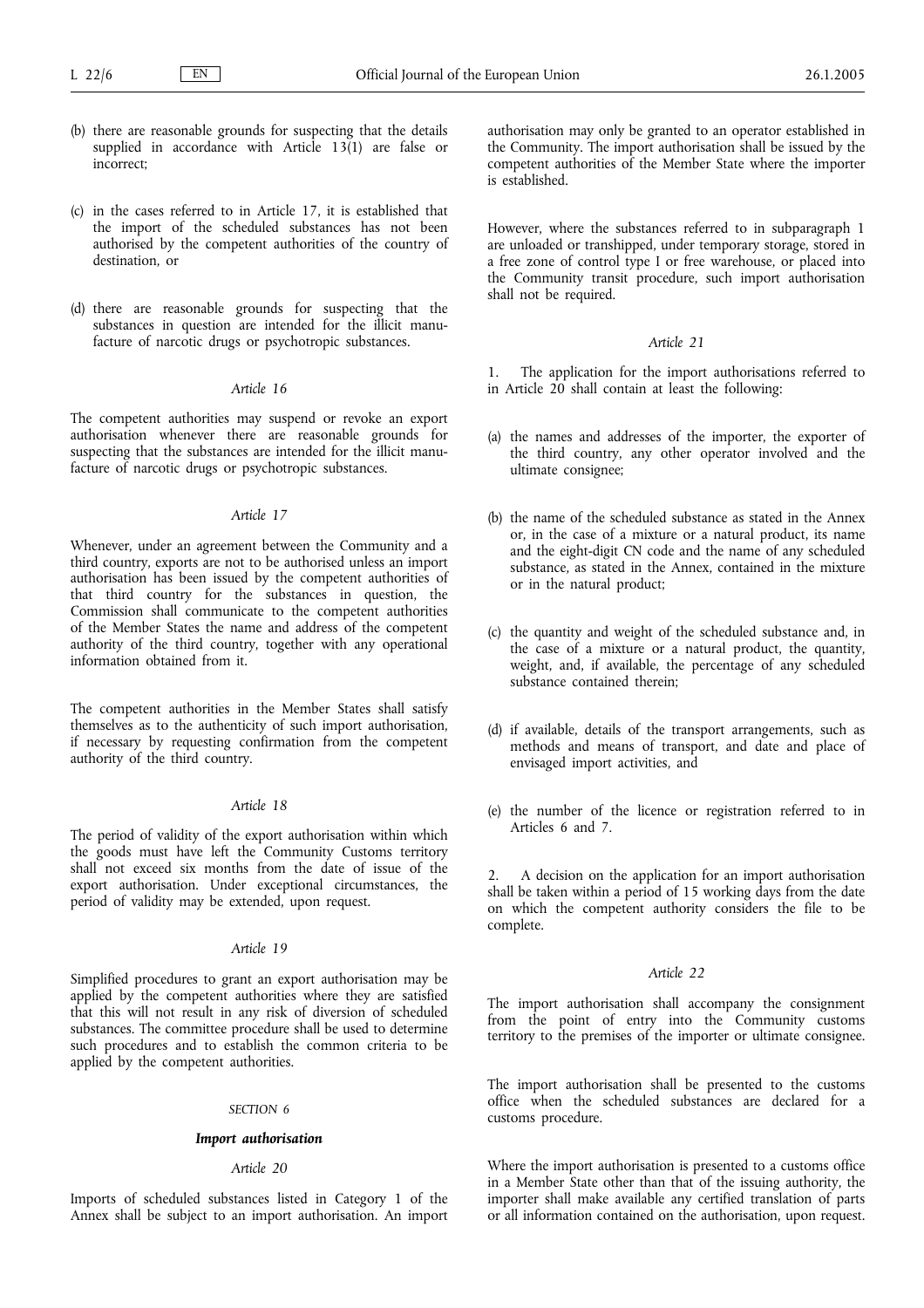# *Article 23*

Without prejudice to measures adopted in accordance with Article  $26(3)$ , the granting of the import authorisation shall be refused if:

- (a) details supplied in accordance with Article 21(1) are incomplete;
- (b) there are reasonable grounds for suspecting that the details supplied in accordance with Article  $21(1)$  in the application are false or incorrect, or
- (c) there are reasonable grounds for suspecting that the scheduled substances are intended for the illicit manufacture of narcotic drugs or psychotropic substances.

## *Article 24*

The competent authorities may suspend or revoke the import authorisation whenever there are reasonable grounds for suspecting that the substances are intended for the illicit manufacture of narcotic drugs or psychotropic substances.

#### *Article 25*

The period of validity of the import authorisation within which the scheduled substances must have been entered into the customs territory of the Community shall not exceed six months from the date of issue of the import authorisation. Under exceptional circumstances, the period of validity may be extended, upon request.

#### CHAPTER III

#### **POWERS OF COMPETENT AUTHORITIES**

## *Article 26*

1. Without prejudice to the provisions of Articles 11 to 25 and of paragraphs 2 and 3 of this Article, the competent authorities of each Member State shall prohibit the introduction of scheduled substances into the Community customs territory or their departure from it, if there are reasonable grounds for suspecting that the substances are intended for the illicit manufacture of narcotic drugs or psychotropic substances.

The competent authorities shall detain or suspend release of the scheduled substances for the time necessary to verify the identification of the scheduled substances or compliance with the rules of this Regulation.

Each Member State shall adopt the measures necessary to enable the competent authorities, in particular:

- (a) to obtain information on any orders for or operations involving scheduled substances;
- (b) to enter operators' business premises in order to obtain evidence of irregularities;
- (c) to establish that a diversion or attempted diversion of scheduled substances has taken place.

4. For the purpose of preventing specific risks of diversion in free zones as well as in other sensitive areas such as customs warehouses, Member States shall ensure that effective controls are applied to operations carried out in these areas at every stage of these operations, and that the controls are no less stringent than those applied in the other parts of the customs territory.

5. The competent authorities may require the operators to pay a fee for the issuing of licences, registrations and authorisations. Such fees shall be levied in a non-discriminatory way and shall not exceed the approximate cost of processing the application.

## CHAPTER IV

#### **ADMINISTRATIVE COOPERATION**

## *Article 27*

For the purposes of applying this Regulation and without prejudice to Article 30, the provisions of Regulation (EC) No 515/97 shall apply *mutatis mutandis*. Each Member State shall communicate to the other Member States and to the Commission the name of the competent authorities appointed to act as correspondents in accordance with Article  $2(\overrightarrow{2})$  of that Regulation.

#### CHAPTER V

### **IMPLEMENTING MEASURES AND AMENDMENTS**

# *Article 28*

In addition to the implementing measures referred to in this Regulation, the Committee shall lay down, where necessary, detailed rules to ensure the effective monitoring of trade between the Community and third countries in drug precursors for the purpose of preventing the diversion of such substances, in particular with regard to the design and use of export and import authorisation forms.

## *Article 29*

The committee procedure shall be used to adapt the Annex to this Regulation, to take account of any amendments to the Annex to the United Nations Convention.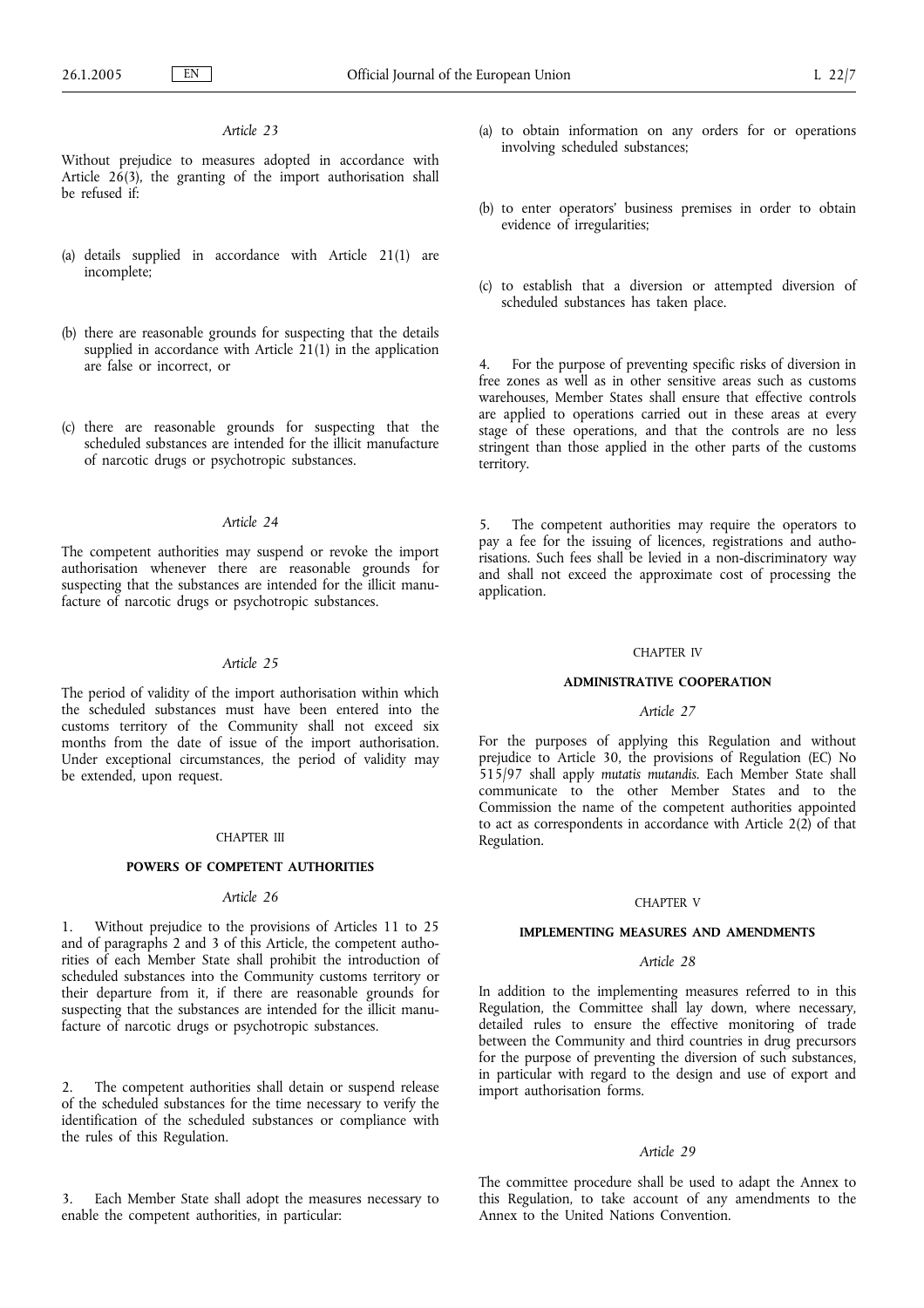## *Article 30*

1. The Commission shall be assisted by the Drug Precursors Committee (hereinafter referred to as the Committee).

2. Where reference is made to this paragraph, Articles 4 and 7 of Decision 1999/468/EC shall apply.

The period laid down in Article 4(3) of Decision 1999/468/EC shall be set at three months.

3. The Committee shall adopt its rules of procedure.

#### CHAPTER VI

# **FINAL PROVISIONS**

## *Article 31*

Member States shall lay down the rules on penalties applicable to infringements of the provisions of this Regulation and shall take all measures necessary to ensure that they are implemented. The penalties provided for must be effective, proportionate and dissuasive.

#### *Article 32*

The competent authorities in each Member State shall, at least once each year, communicate to the Commission all relevant information on the implementation of the monitoring measures laid down in this Regulation, and on scheduled substances used for the illicit manufacture of narcotic drugs or psychotropic substances and methods of diversion and illicit manufacture, and their licit trade, uses and needs.

On the basis of that information, the Commission shall, in consultation with the Member States, evaluate the effectiveness

of this Regulation and, in accordance with Article 12 (12) of the United Nations Convention, draw up an annual report to be submitted to the International Narcotics Control Board.

The Commission shall report to the Council on the functioning of this Regulation by the end of August 2008.

## *Article 33*

The Commission is hereby authorised to adopt a position, on behalf of the Community, in favour of amendments to tables I and II of the Annex to the United Nations Convention which conform to the Annex to this Regulation.

### *Article 34*

Regulation (EEC) No 3677/90 is repealed with effect from 18 August 2005.

References to the repealed Regulation shall be construed as references to this Regulation.

# *Article 35*

This Regulation shall enter into force on the 20th day following that of its publication in the *Official Journal of the European Union*.

It shall apply from 18 August 2005. However, Articles 6(1), 7(2), 8(2), 9(2), 11(1) and (3), 12(1), 19, 28 and 30 shall apply as from the day of entry into force of this Regulation in order to permit the adoption of the measures provided for in those Articles. Such measures shall enter into force at the earliest on 18 August 2005.

This Regulation shall be binding in its entirety and directly applicable in all Member States

Done at Brussels, 22 December 2004.

*For the Council The President* C. VEERMAN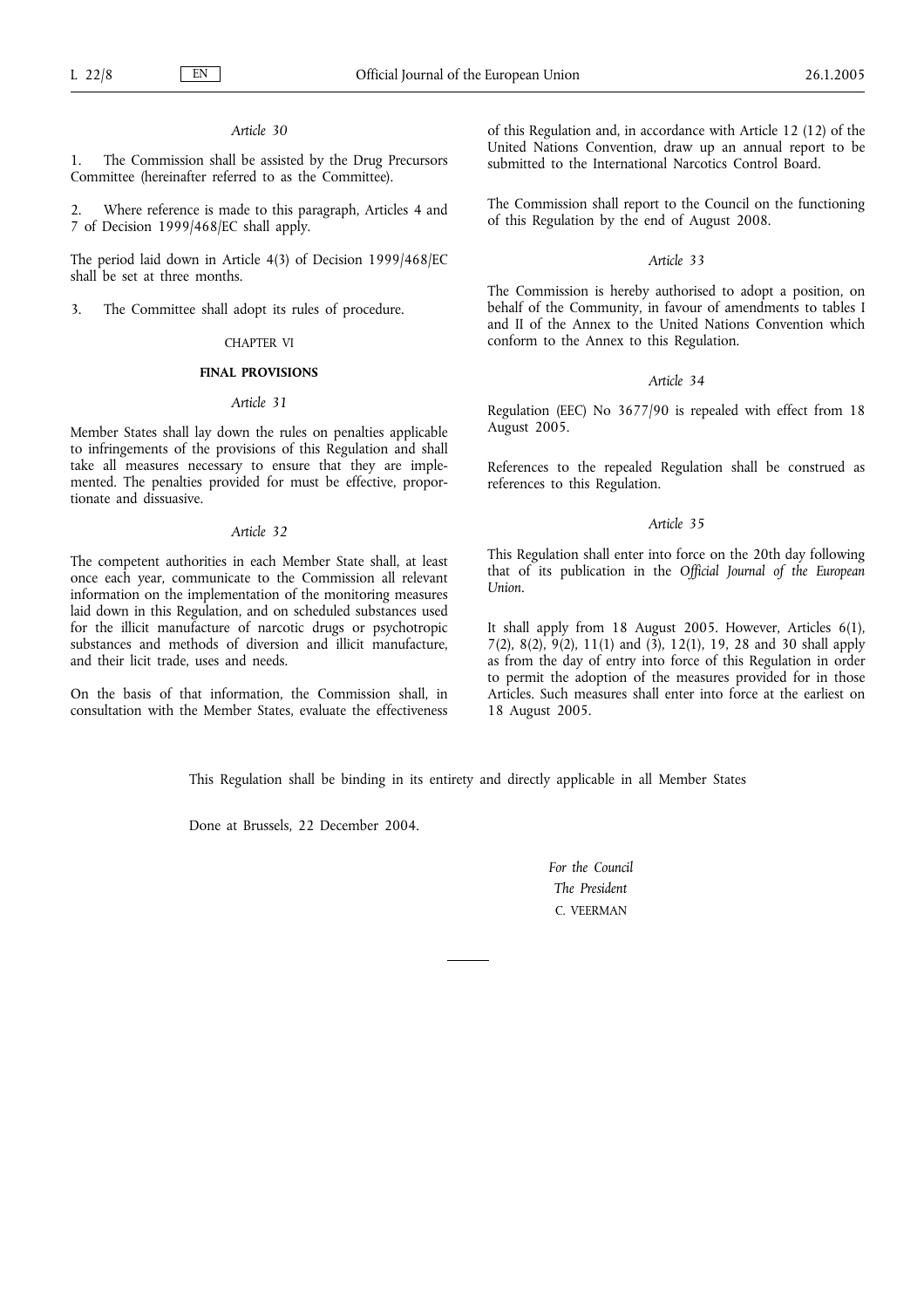# *ANNEX*

#### **Scheduled substances Category 1**

| Substance                            | CN designation<br>(if different)     | $CN$ Code $(^1)$ | CAS No $(2)$   |
|--------------------------------------|--------------------------------------|------------------|----------------|
| 1-Phenyl-2-propanone                 | Phenylacetone                        | 2914 31 00       | 103-79-7       |
| N-acetylanthranilic acid             | 2-Acetamidobenzoic acid              | 2924 23 00       | $89 - 52 - 1$  |
| $Isosafrol$ (cis + trans)            |                                      | 2932 91 00       | 120-58-1       |
| 3,4-Methylenedioxyphenylpropan-2-one | 1-(1,3-Benzodioxol-5-yl)propan-2-one | 2932 92 00       | 4676-39-5      |
| Piperonal                            |                                      | 2932 93 00       | $120 - 57 - 0$ |
| Safrole                              |                                      | 2932 94 00       | $94 - 59 - 7$  |
| Ephedrine                            |                                      | 2939 41 00       | $299 - 42 - 3$ |
| Pseudoephedrine                      |                                      | 2939 42 00       | $90 - 82 - 4$  |
| Norephedrine                         |                                      | ex 2939 49 00    | 14838-15-4     |
| Ergometrine                          |                                      | 2939 61 00       | $60 - 79 - 7$  |
| Ergotamine                           |                                      | 2939 62 00       | 113-15-5       |
| Lysergic acid                        |                                      | 2939 63 00       | $82 - 58 - 6$  |

The stereoisomeric forms of the substances listed in this Category not being cathine  $\binom{3}{2}$ , whenever the existence of such forms is possible.

The salts of the substances listed in this Category whenever the existence of such salts is possible and not being the salts of cathine.

( $\alpha$ ) OJ L 290, 28.10.2002, p. 1.<br>
( $\beta$ ) The CAS No is the 'Chemical abstracts service registry number', which is a unique numeric identifier specific to each substance and its structure. The CAS No is specific to each

## **Category 2**

| Substance                                                                                             | CN designation<br>(if different) | $CN$ Code $(1)$ | CAS No $(2)$   |  |
|-------------------------------------------------------------------------------------------------------|----------------------------------|-----------------|----------------|--|
| Acetic anhydride                                                                                      |                                  | 2915 24 00      | 108-24-7       |  |
| Phenylacetic acid                                                                                     |                                  | 2916 34 00      | $103 - 82 - 2$ |  |
| Anthranilic acid                                                                                      |                                  | 2922 43 00      | $118-92-3$     |  |
| Piperidine                                                                                            |                                  | 2933 32 00      | $110 - 89 - 4$ |  |
| Potassium permanganate                                                                                |                                  | 2841 61 00      | 7722-64-7      |  |
| The salts of the substances listed in this Category whenever the existence of such salts is possible. |                                  |                 |                |  |

(\*) OJ L 290, 28.10.2002, p. 1.<br>
(\*) The CAS No is the Chancial abstracts service registry number', which is a unique numeric identifier specific to each substance and its tructure. The CAS No is specific to each isomer an